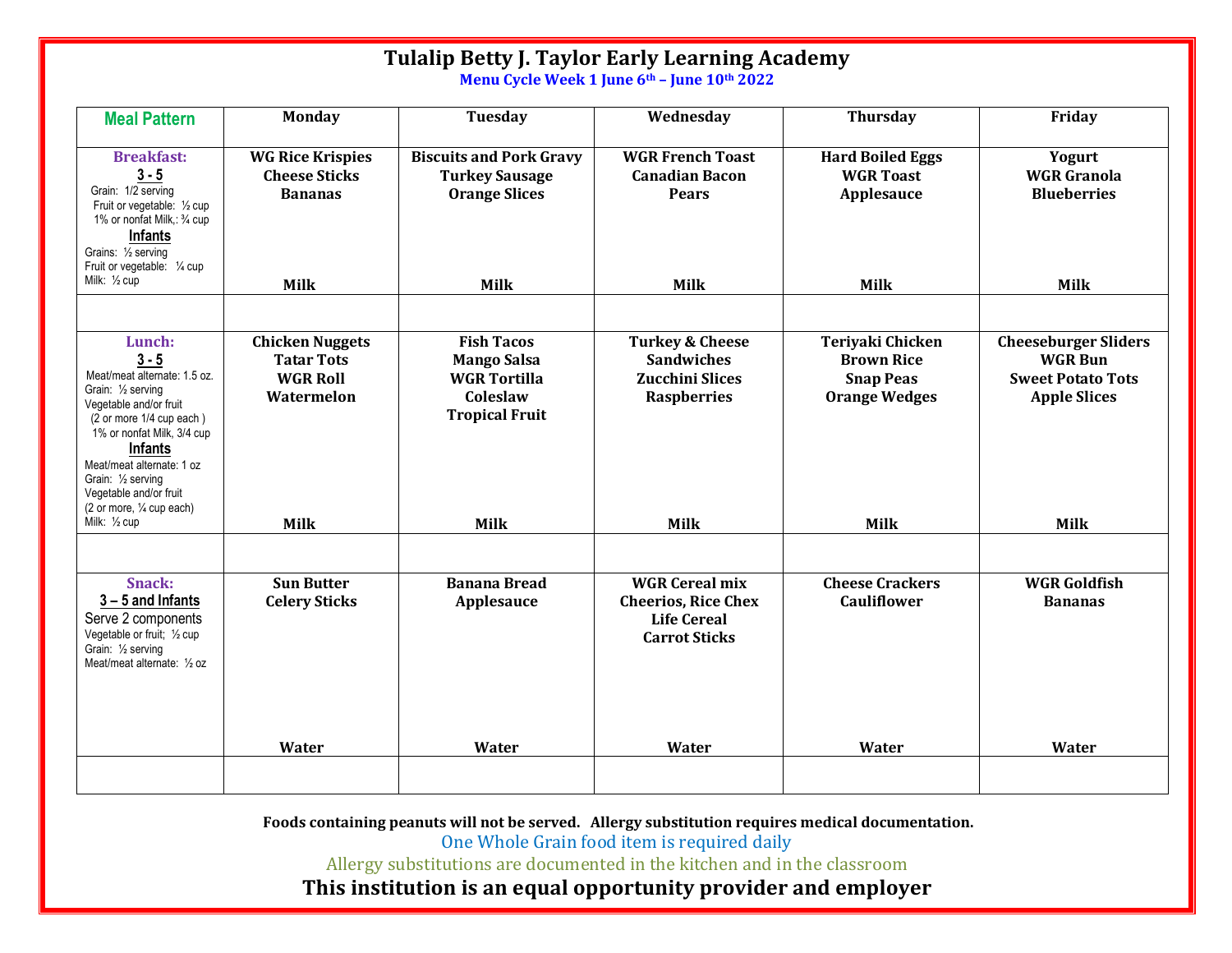| <b>Tulalip Betty J. Taylor Early Learning Academy</b><br>Menu Cycle Week 2 June 13th - June 17th 2022                                                                                                                                                                                                                                          |                                                                                                                        |                                                                                                                          |                                                                                                                                                           |                                                                                                      |                                                                                                                 |
|------------------------------------------------------------------------------------------------------------------------------------------------------------------------------------------------------------------------------------------------------------------------------------------------------------------------------------------------|------------------------------------------------------------------------------------------------------------------------|--------------------------------------------------------------------------------------------------------------------------|-----------------------------------------------------------------------------------------------------------------------------------------------------------|------------------------------------------------------------------------------------------------------|-----------------------------------------------------------------------------------------------------------------|
| <b>Meal Pattern</b>                                                                                                                                                                                                                                                                                                                            | <b>Monday</b>                                                                                                          | Tuesday                                                                                                                  | Wednesday                                                                                                                                                 | <b>Thursday</b>                                                                                      | Friday                                                                                                          |
| <b>Breakfast:</b><br>$3 - 5$<br>Grain: 1/2 serving<br>Fruit or vegetable: 1/2 cup<br>1% or nonfat Milk,: 3/4 cup<br><b>Infants</b><br>Grains: 1/2 serving<br>Fruit or vegetable: 1/4 cup<br>Milk: 1/2 cup                                                                                                                                      | <b>WGR Crispix Cereal</b><br><b>Turkey Sausage</b><br><b>Banana</b>                                                    | <b>Scrambled Eggs</b><br><b>Beef Sliders</b><br><b>WGR Toast</b><br>Cantaloupe                                           | <b>WGR Bagels</b><br><b>Cream Cheese</b><br><b>Canadian Bacon</b><br><b>Blackberries</b>                                                                  | <b>WG Chex Cereal</b><br><b>String Cheese</b><br><b>Orange Slices</b>                                | <b>WGR Dutch Waffles</b><br><b>Turkey Sausage</b><br><b>Strawberries</b>                                        |
|                                                                                                                                                                                                                                                                                                                                                | <b>Milk</b>                                                                                                            | <b>Milk</b>                                                                                                              | <b>Milk</b>                                                                                                                                               | <b>Milk</b>                                                                                          | <b>Milk</b><br><b>CULTURE DAY</b>                                                                               |
| Lunch:<br>$3 - 5$<br>Meat/meat alternate: 1.5 oz.<br>Grain: 1/2 serving<br>Vegetable and/or fruit<br>(2 or more 1/4 cup each)<br>1% or nonfat Milk, 3/4 cup<br><b>Infants</b><br>Meat/meat alternate: 1 oz<br>Grain: 1/ <sub>2</sub> serving<br>Vegetable and/or fruit<br>$(2 \text{ or more}, \frac{1}{4} \text{ cup each})$<br>Milk: 1/2 cup | Sun Butter & Jelly<br><b>Sandwich</b><br><b>WGR Bread</b><br><b>Carrot Sticks</b><br><b>Raspberries</b><br><b>Milk</b> | <b>Chef Salad</b><br><b>Turkey Ham</b><br><b>Eggs</b><br><b>Cheese</b><br><b>Breadstick</b><br>Watermelon<br><b>Milk</b> | <b>Chicken Yakisoba</b><br><b>WGR Noodles</b><br><b>Broccoli</b><br><b>Shredded Carrots</b><br><b>Snap Peas</b><br><b>Mandarin Oranges</b><br><b>Milk</b> | <b>Beef Enchilada</b><br><b>Casserole</b><br><b>WGR Tortilla</b><br>Corn<br>Pineapple<br><b>Milk</b> | <b>Chicken Nuggets</b><br><b>Roasted Potatoes</b><br>Corn<br><b>WGR Roll</b><br><b>Honey Dew</b><br><b>Milk</b> |
|                                                                                                                                                                                                                                                                                                                                                |                                                                                                                        |                                                                                                                          |                                                                                                                                                           |                                                                                                      | <b>CULTURE DAY</b>                                                                                              |
| <b>Snack:</b><br>$3 - 5$ and Infants<br>Serve 2 components<br>Vegetable or fruit; 1/2 cup<br>Grain: 1/2 serving<br>Meat/meat alternate: 1/2 oz                                                                                                                                                                                                 | <b>Naan Bread</b><br><b>Cheese Sauce</b><br><b>Broccoli</b>                                                            | <b>Graham Cracker</b><br>Applesauce                                                                                      | Cheese it's<br><b>Celery Sticks</b>                                                                                                                       | <b>Carrot Sticks</b><br><b>WGR Goldfish</b>                                                          | <b>WGR Crackers</b><br><b>Cheese Slices</b><br><b>Yellow Squash</b>                                             |
|                                                                                                                                                                                                                                                                                                                                                | Water                                                                                                                  | Water                                                                                                                    | Water                                                                                                                                                     | Water                                                                                                | Water                                                                                                           |
|                                                                                                                                                                                                                                                                                                                                                |                                                                                                                        |                                                                                                                          |                                                                                                                                                           |                                                                                                      | <b>CULTURE DAY</b>                                                                                              |

Foods containing peanuts will not be served. Allergy substitution requires medical documentation.

One Whole Grain food item is required daily

Allergy substitutions are documented in the kitchen and in the classroom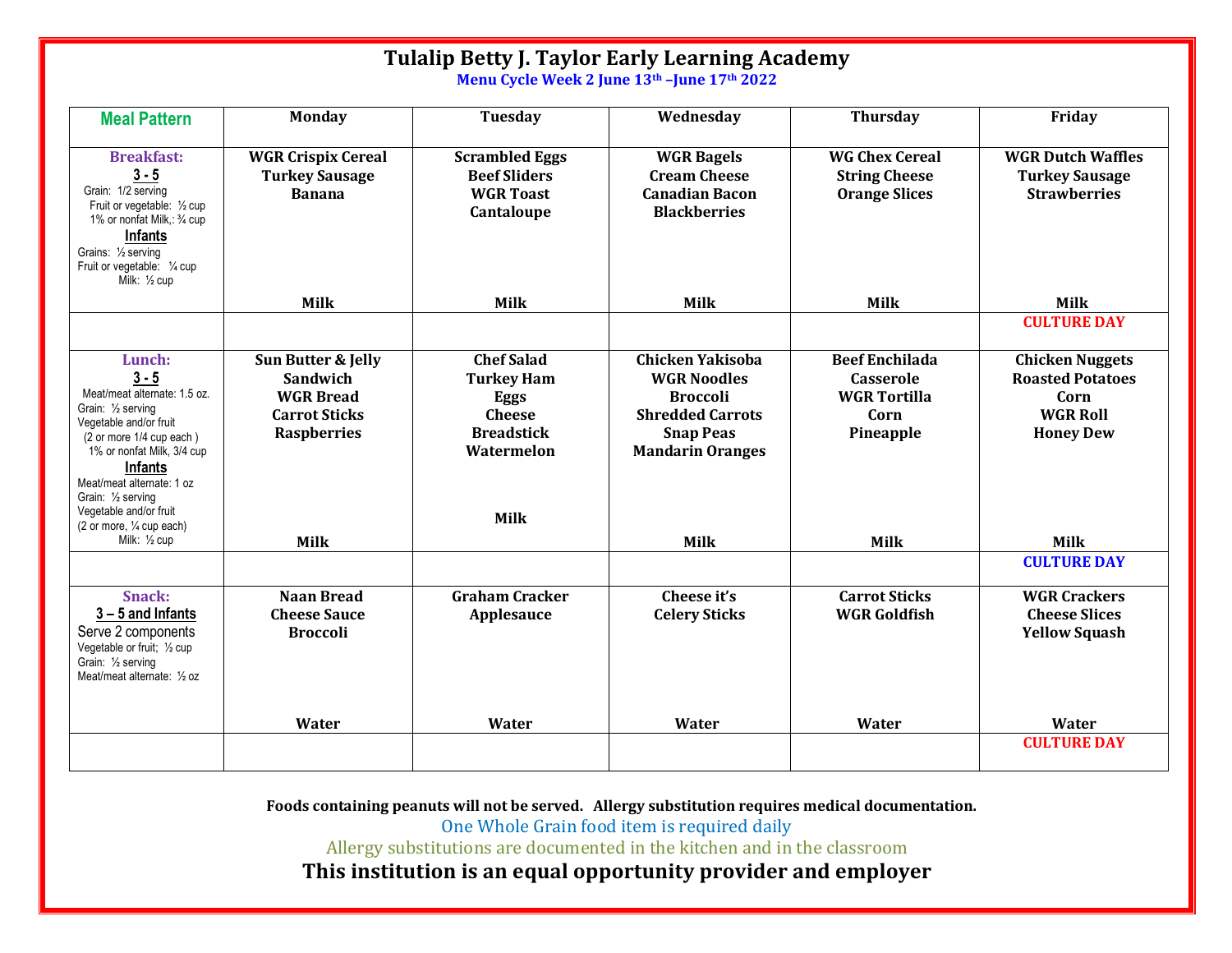| <b>Tulalip Betty J. Taylor Early Learning Academy</b><br>Menu Cycle Week3 June 20th - June 24th 2022                                                                                                                                                                                              |                                    |                                                                                                                   |                                                                                                      |                                                                                                      |                                                                                                                                     |  |
|---------------------------------------------------------------------------------------------------------------------------------------------------------------------------------------------------------------------------------------------------------------------------------------------------|------------------------------------|-------------------------------------------------------------------------------------------------------------------|------------------------------------------------------------------------------------------------------|------------------------------------------------------------------------------------------------------|-------------------------------------------------------------------------------------------------------------------------------------|--|
| <b>Meal Pattern</b>                                                                                                                                                                                                                                                                               | <b>Monday</b>                      | <b>Tuesday</b>                                                                                                    | Wednesday                                                                                            | <b>Thursday</b>                                                                                      | Friday                                                                                                                              |  |
| <b>Breakfast:</b><br>$3 - 5$<br>Grain: 1/2 serving<br>Fruit or vegetable: 1/2 cup<br>1% or nonfat Milk,: 3/4 cup<br><b>Infants</b><br>Grains: 1/2 serving<br>Fruit or vegetable: 1/4 cup<br>Milk: 1/2 cup                                                                                         | <b>CLOSED</b><br><b>JUNETEENTH</b> | <b>WG Kix Cereal</b><br><b>Turkey Sausage</b><br><b>Banana</b>                                                    | <b>Scrambled Eggs</b><br>W/Breakfast Sausage<br><b>WGR Tortilla</b><br><b>Blackberries</b>           | <b>WGR Waffles</b><br><b>Canadian Bacon</b><br><b>Orange Slices</b>                                  | <b>Pancakes</b><br><b>Beef Sliders</b><br><b>Mixed Fruit</b>                                                                        |  |
|                                                                                                                                                                                                                                                                                                   |                                    | <b>Milk</b>                                                                                                       | <b>Milk</b>                                                                                          | <b>Milk</b>                                                                                          | <b>Milk</b>                                                                                                                         |  |
| Lunch:<br>$3 - 5$<br>Meat/meat alternate: 1.5 oz.<br>Grain: 1/2 serving<br>Vegetable and/or fruit<br>(2 or more 1/4 cup each)<br>1% or nonfat Milk, 3/4 cup<br>Infants<br>Meat/meat alternate: 1 oz<br>Grain: 1/2 serving<br>Vegetable and/or fruit<br>(2 or more, 1/4 cup each)<br>Milk: 1/2 cup | <b>CLOSED</b><br><b>JUNETEENTH</b> | <b>Beef Taco Salad</b><br>Lettuce, Cheese<br><b>Sour Cream</b><br><b>WGR Tortilla</b><br>Pineapple<br><b>Milk</b> | <b>Chicken Alfredo</b><br><b>WGR Pasta</b><br><b>Peas &amp; Carrots</b><br>Watermelon<br><b>Milk</b> | <b>Beef Sloppy Joes</b><br><b>WGR Bun</b><br><b>Tater Tots</b><br><b>Strawberries</b><br><b>Milk</b> | <b>Tuna Fish Sandwich</b><br><b>WGR Bread</b><br><b>Pickles</b><br><b>Cucumber Slices</b><br><b>Mandarin oranges</b><br><b>Milk</b> |  |
| Snack:<br>$3 - 5$ and Infants<br>Serve 2 components<br>Vegetable or fruit; 1/2 cup<br>Grain: 1/2 serving<br>Meat/meat alternate: 1/2 oz                                                                                                                                                           | <b>CLOSED</b><br><b>JUNETEENTH</b> | <b>Soft Pretzel</b><br><b>Cheese Sauce</b><br><b>Cauliflower</b><br>Water                                         | <b>Apple Slices</b><br><b>WGR Crackers</b><br>Water                                                  | <b>Naan Bread for B-3</b><br><b>Tortilla Chips for 3-5</b><br><b>Refried Beans</b><br>Water          | <b>WGR Goldfish</b><br><b>Honey Dew</b><br><b>Water</b>                                                                             |  |
|                                                                                                                                                                                                                                                                                                   |                                    |                                                                                                                   |                                                                                                      |                                                                                                      |                                                                                                                                     |  |

Foods containing peanuts will not be served. Allergy substitution requires medical documentation. One Whole Grain food item is required daily

Allergy substitutions are documented in the kitchen and in the classroom